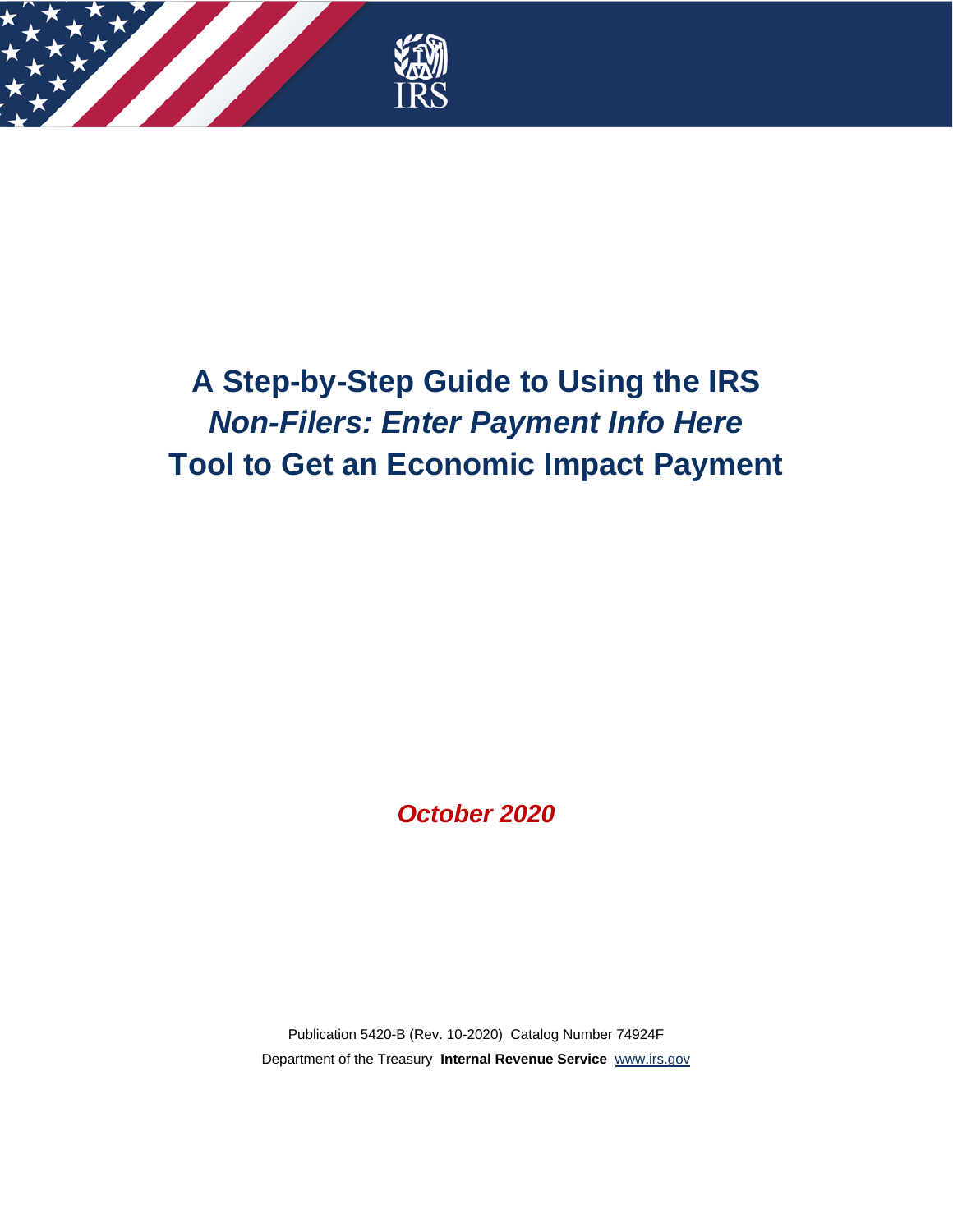

# **Economic Impact Payments**

### **Some people don't have to file a tax return but may still be eligible for an Economic Impact Payment. See if you qualify, then follow the steps to register for your payment.**

#### **How much are payments worth?**

Up to \$1,200 for individuals, \$2,400 for married couples and \$500 per [qualifying child](https://www.irs.gov/newsroom/economic-impact-payments-qualifying-child-requirements) under 17.

#### **Who is eligible?**

U.S. citizens, permanent residents and [qualifying resident aliens](https://www.irs.gov/individuals/international-taxpayers/determining-alien-tax-status) who:

- $\checkmark$  Have a valid Social Security number,
- $\checkmark$  Could not be claimed as a dependent of another taxpayer, and
- $\checkmark$  Had adjusted gross income under certain limits.

People who are not required to file tax returns have income that is below the income limits. However, there are individuals who file a tax return to get a refund even if they are not required to file.

#### **How do you get an Economic Impact Payment?**

Most taxpayers automatically received a payment. If you didn't and you are not required to file a tax return, the *[Non-Filers: Enter Payment Info Here](https://www.irs.gov/coronavirus/non-filers-enter-payment-info-here#type=page&event=load&url=https%3A%2F%2Fwww.irs.gov%2Fcoronavirus%2Fnon-filers-enter-payment-info-here&referrer=&no_3p=1)* is a free IRS tool that allows you to easily and quickly provide information about yourself and your family.

The IRS will use this information to determine your eligibility and send you an Economic Impact Payment.

#### **Who should use the Non-filers tool?**

Only people who did not already use the Non-Filers tool, and:

- $\checkmark$  had gross income at or below \$12,200 (\$24,400 for married couples) for 2019,
- $\checkmark$  did not file a return for 2018 or 2019,
- $\checkmark$  do not plan to file a return for 2019,
- $\checkmark$  were not otherwise required to file a federal income tax return for 2019, and
- $\checkmark$  cannot be claimed as a dependent on someone else's tax return.

To determine if you are required to file a 2019 tax return or if you should file to get a refund, you can use the IRS's Interactive Tax Assistant tool – [Do I Need to File a Tax Return?](https://www.irs.gov/help/ita/do-i-need-to-file-a-tax-return) – and answer basic questions.

#### **Before you begin**

Anyone using the tool needs to have:

- $\checkmark$  Name, exactly as it appears on Social Security card
- $\checkmark$  A work-eligible Social Security number
- $\checkmark$  An email address to help create your account on the Non-Filers tool
- $\checkmark$  A mailing address where you can receive the payment and confirmation letter, which the IRS will mail within 15 days after your payment is issued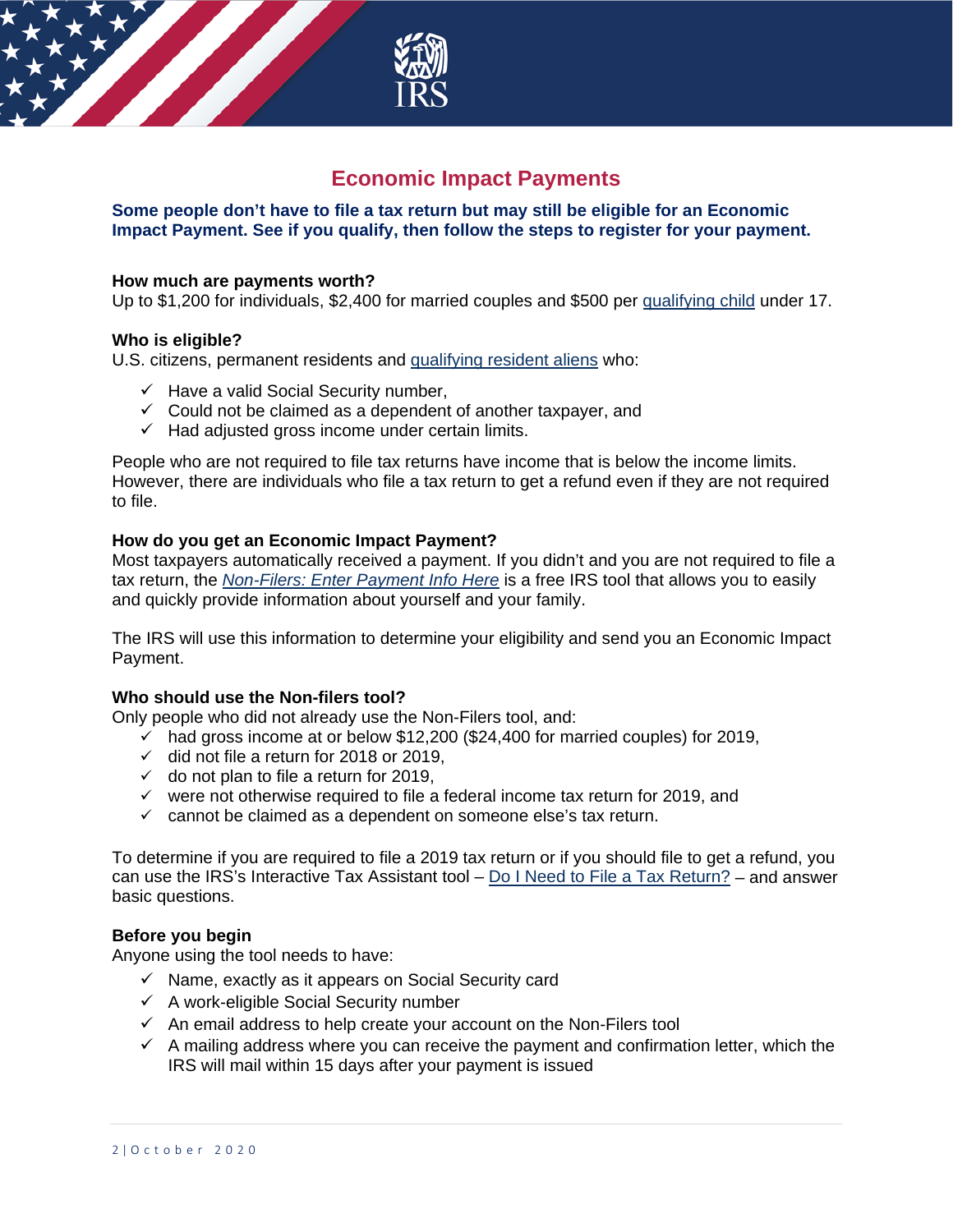

If you want your payment via **direct deposit**, you'll need banking information – the routing and account number.

- If you want to receive your payment in a U.S. affiliated bank account but don't have one, visit the [FDIC website.](https://www.fdic.gov/) FDIC has information on how to choose the right account and where to find a bank that can open an account online, if needed.
- You may be able to have your payment sent to your reloadable prepaid debit card. Many reloadable prepaid cards have account and routing numbers that you could provide to the IRS through the Non-Filers: Enter Payment Info Here tool. You would need to check with the financial institution to ensure your card can be re-used and to obtain the routing number and account number, which may be different from the card number. When providing this information in the Non-Filers tool, you should indicate that the account and routing number provided are for a checking account unless your financial institution indicates otherwise.

If the IRS sent you an Identity Protection Personal Identification Number (IP PIN) in the past, you'll need it to use this tool. If you lost your IP PIN, use the [Get an IP PIN](https://www.irs.gov/identity-theft-fraud-scams/get-an-identity-protection-pin) tool to retrieve your number.

NOTE: The Non-Filers tool includes a space for your license or state ID number, if you have one, to digitally sign your document in the Non-Filers tool. There are other ways to do this, so a license or state ID is optional in the tool. However, it may be requested by an organization that is helping you use the Non-Filers tool.

## **Let's begin!**



**Start at IRS.gov.** From the IRS.gov homepage, select [Non-Filers: Enter Payment Info Here.](https://www.irs.gov/coronavirus/non-filers-enter-payment-info-here)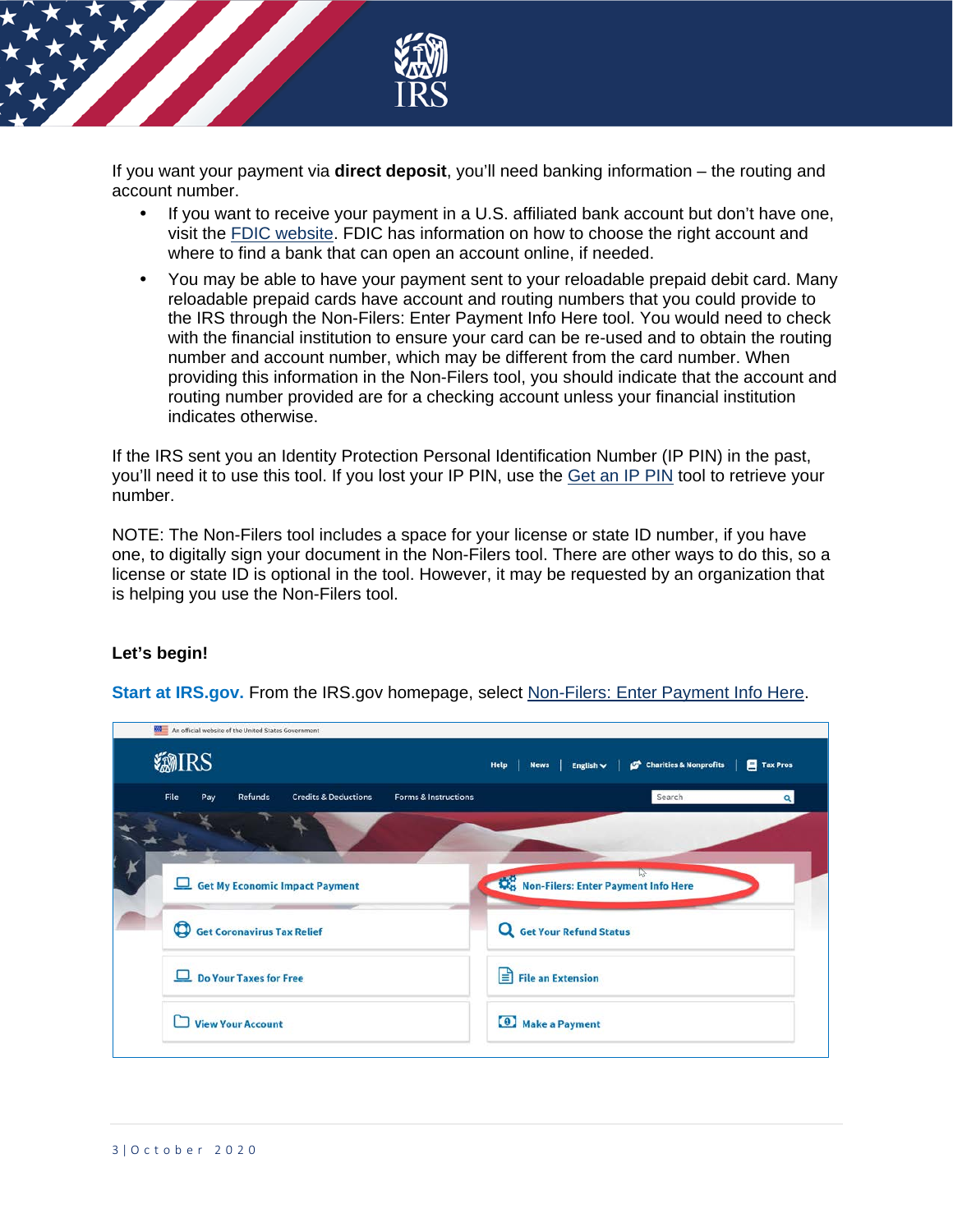

**Confirm you can use the Non-Filers tool.** Carefully review the information on the screen to make sure you can use the tool. Click on "Get Started" after you confirm this is the correct tool to use. Also, please review the system requirements under the FAQs link to the left to confirm your computer will work with this tool.

|                                                         | <b>Non-Filers: Enter Payment Info</b>                                                                                                                                                                                                                                                                                                                                                                     |
|---------------------------------------------------------|-----------------------------------------------------------------------------------------------------------------------------------------------------------------------------------------------------------------------------------------------------------------------------------------------------------------------------------------------------------------------------------------------------------|
|                                                         |                                                                                                                                                                                                                                                                                                                                                                                                           |
| <b>Resources</b><br><b>FAQs</b><br><b>Return to IRS</b> | <i><b>freefile</b></i><br>IT'S FAST. IT'S SAFE. IT'S FREE.<br>This is a Free File Fillable Forms product.                                                                                                                                                                                                                                                                                                 |
|                                                         | If you don't usually file a tax return, submit your information here<br>to get the Economic Impact Payment                                                                                                                                                                                                                                                                                                |
|                                                         | If you receive veterans disability compensation, a pension, or survivor benefits from the Department of Veterans Affairs, or your<br>income level does not require you to file a tax return, then you need to submit information to the IRS to receive an Economic Impact<br>Payment.                                                                                                                     |
|                                                         | Complete this free online form so that the IRS can identify you and your dependents, and receive valid direct deposit and<br>address information about you. This information allows the IRS to calculate your eligibility and send you the Economic Impact<br>Payment.                                                                                                                                    |
|                                                         | Do NOT continue here if:                                                                                                                                                                                                                                                                                                                                                                                  |
|                                                         | . You have already filed a 2019 federal income tax return.<br>• Your 2019 gross income exceeded \$12,200 (\$24,400 for a married couple) or other reasons require you to file a 2019<br>federal tax return.<br>. You were married at the end of 2019 and are not submitting information here with your spouse.<br>. You were not a U.S. citizen, permanent resident or qualifying resident alien in 2019. |
|                                                         | <b>Get Started</b>                                                                                                                                                                                                                                                                                                                                                                                        |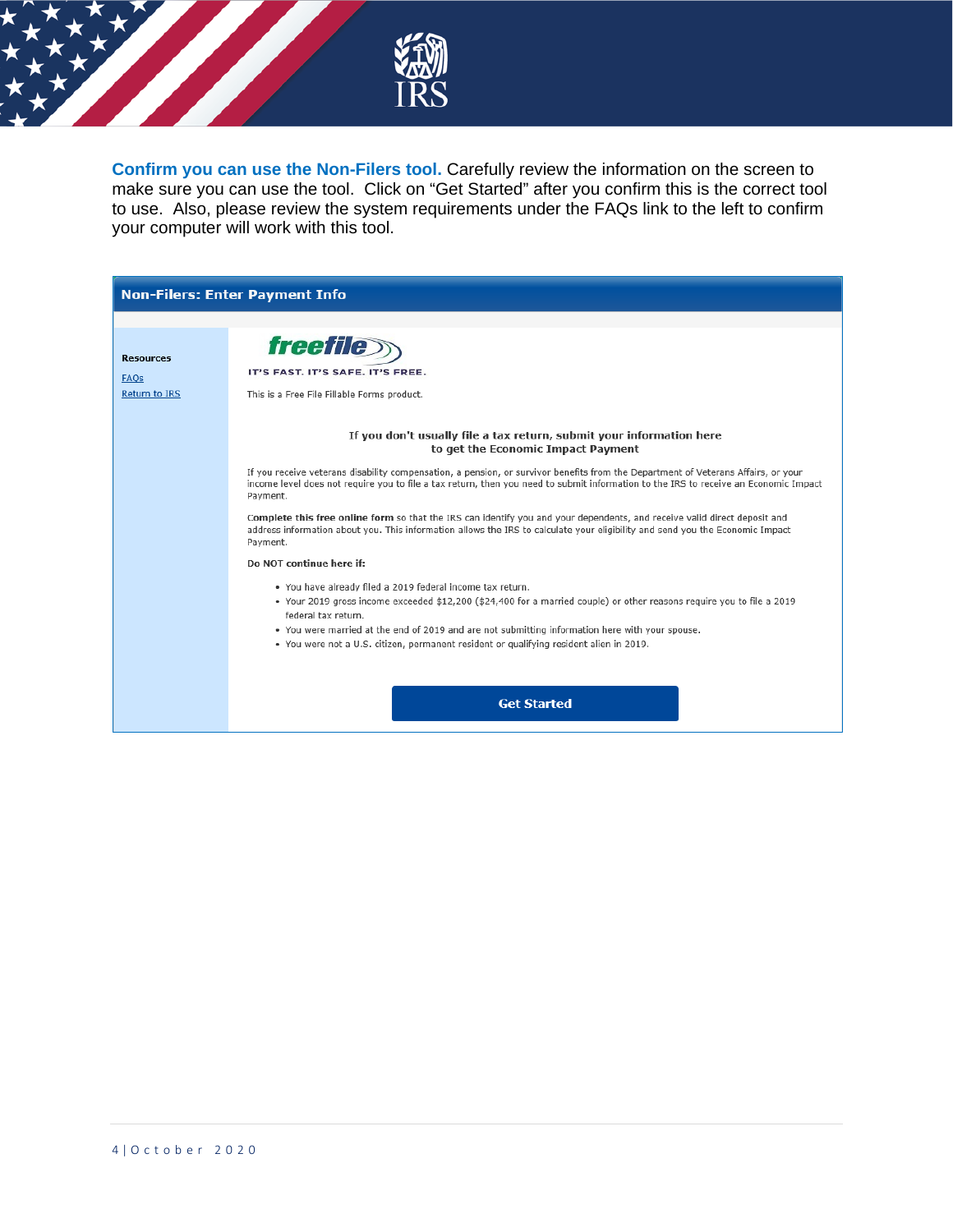

**Create an account.** Review the privacy statement. Then, to create your account, enter your email address and create a user ID and password. Enter a phone number, if applicable. Please use a phone number you will have access to now and in the future. If you already created an account and are returning to the tool, click the "Sign In" button or the "I forgot my user ID or password" link as needed.

| <b>Create an Account or Sign In</b>                                                                                                      |                                 |
|------------------------------------------------------------------------------------------------------------------------------------------|---------------------------------|
| Create an Account                                                                                                                        | Or Continue Filing              |
| Create a new account to file a minimal<br>return for the Economic Impact Payment.                                                        | Sign In                         |
| This service is delivered by Intuit. For<br>details on how we process your<br>personal information, see the<br><b>Privacy Statement.</b> | I forgot my user ID or password |
| <b>Email address</b>                                                                                                                     |                                 |
| Confirm email                                                                                                                            |                                 |
| User ID                                                                                                                                  |                                 |
| Phone (recommended)                                                                                                                      |                                 |
| Standard call, messaging or data rates may apply.                                                                                        |                                 |
| Password                                                                                                                                 |                                 |
| Confirm password                                                                                                                         |                                 |
| Remember me                                                                                                                              |                                 |
| <b>A</b> Create Account                                                                                                                  |                                 |
| By clicking Create Account, you agree to our Ferms of Service<br>and Privacy Statement.                                                  |                                 |
| Invisible reCAPTCHA by Google Privacy Policy and Terms of Use                                                                            |                                 |

Click "Create Account" to move on.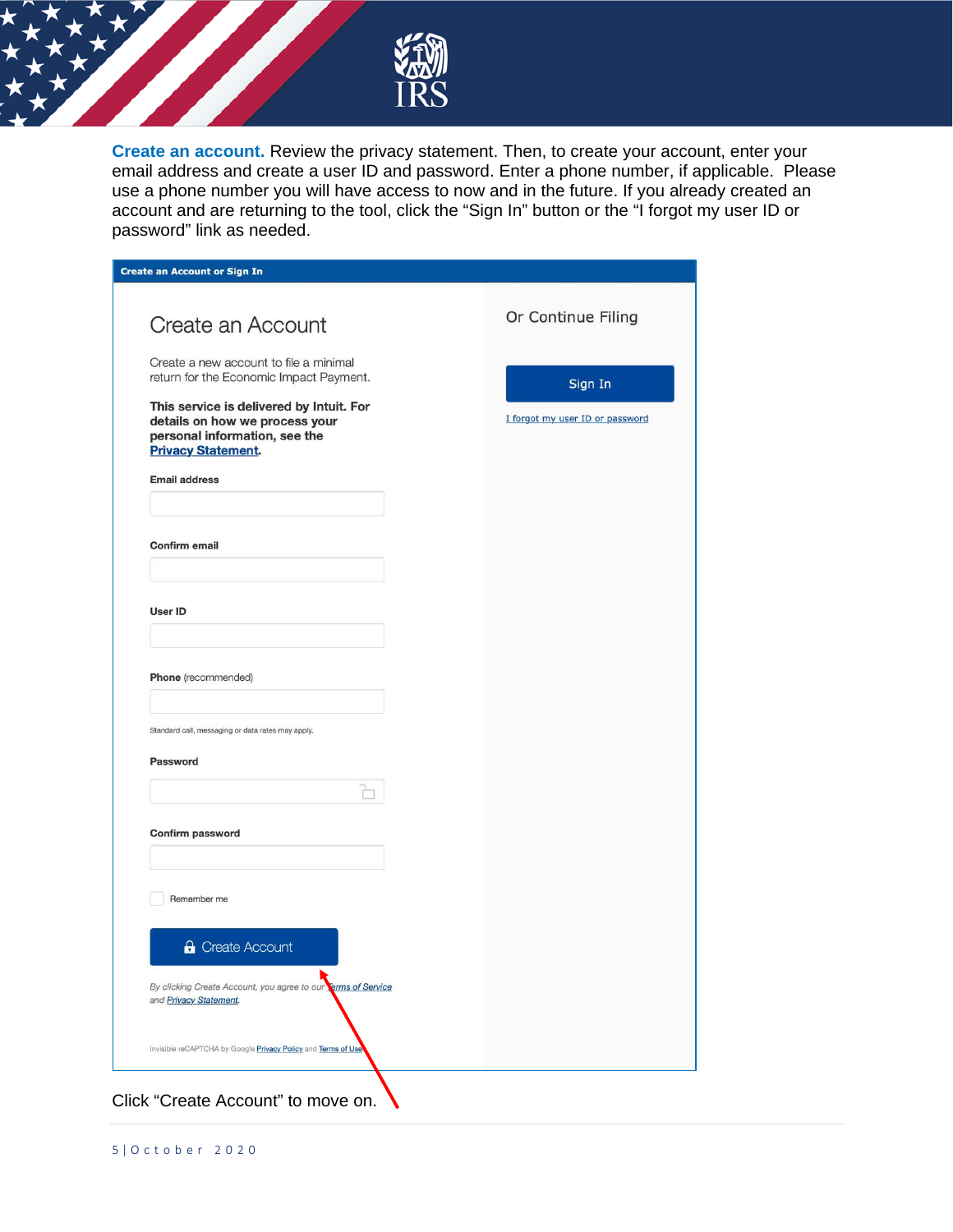

**Get your account confirmation.** This screen confirms you successfully created an account. You will also receive an email confirmation from customer\_service@freefilefillableforms.com. You can print this page for your records.

| Q | <b>Account Creation Confirmation</b>                                                                                       |                |  |  |  |  |  |
|---|----------------------------------------------------------------------------------------------------------------------------|----------------|--|--|--|--|--|
|   | <b>Your Account Confirmation</b>                                                                                           |                |  |  |  |  |  |
|   | Thank you for creating an account. A confirmation email has been<br><b>Print Page</b><br>sent to the address you provided. |                |  |  |  |  |  |
|   | Note: Make sure you write down or save your password to<br>prevent sign-in issues in the future.                           |                |  |  |  |  |  |
|   | User ID                                                                                                                    | test229        |  |  |  |  |  |
|   | Password                                                                                                                   |                |  |  |  |  |  |
|   | Email Address                                                                                                              | test@email.com |  |  |  |  |  |
|   |                                                                                                                            | Continue       |  |  |  |  |  |
|   |                                                                                                                            |                |  |  |  |  |  |

Select "Continue." You will be directed to a "Step 1" screen where you will input your information to register for the payment.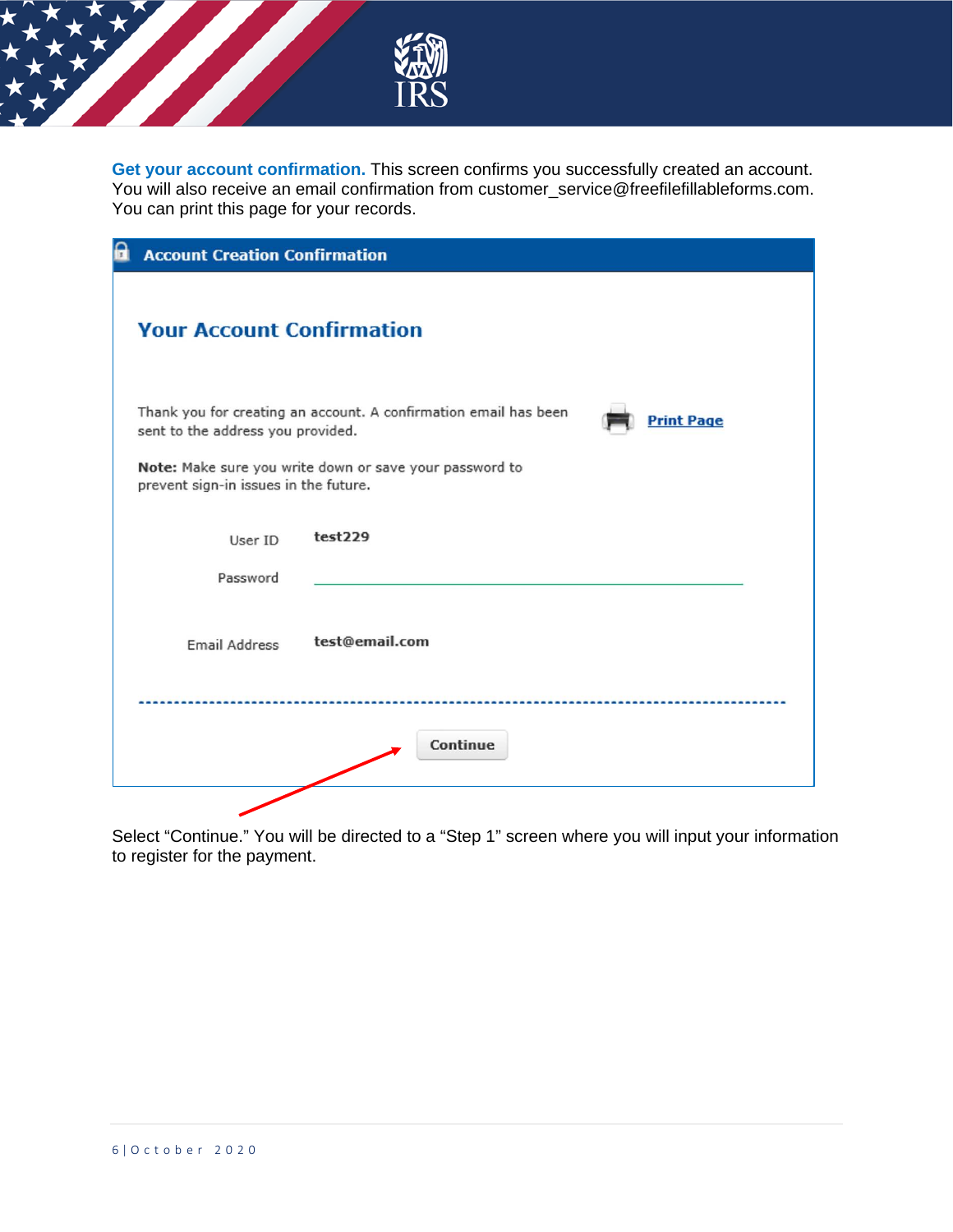

**STEP 1 page: Register for your payment.** On the top section of this page, take the following steps:

 $\checkmark$  Select your filing status (Single or Married filing jointly).

**Alert:** If you are entering information for yourself, and your spouse receives Social Security, Supplemental Security Income, Railroad Retirement or Veteran's benefits, you should enter your information as a "Single" filer instead of "Married Filing Jointly."

- $\checkmark$  Enter your personal information, including your Social Security number (and your spouse's, if you select "Married filing jointly)," and your address. **Note:** Do not use the "Foreign Country Name" field if your address is in the U.S.
- $\checkmark$  Check the box if someone can claim you or your spouse as a dependent.
- $\checkmark$  Enter any dependents and their SSN or Adoption Tax Identification number (ATIN). If you have more than four dependents, click the "Add" box to enter more.
- $\checkmark$  If the IRS has sent an Identity Protection Personal Identification Number (IP PIN) for any of your dependents, enter the IP PIN on the appropriate line for that dependent.

| <b>STEP 1. Fill Out Your Tax Forms</b>                  |                                                                                                  | STEP 2. E-File Your Tax Forms                                                                                           |                               |                     |                                        |  |  |
|---------------------------------------------------------|--------------------------------------------------------------------------------------------------|-------------------------------------------------------------------------------------------------------------------------|-------------------------------|---------------------|----------------------------------------|--|--|
|                                                         |                                                                                                  |                                                                                                                         |                               |                     |                                        |  |  |
| <b>Enter Your Information</b>                           |                                                                                                  |                                                                                                                         |                               |                     |                                        |  |  |
|                                                         |                                                                                                  |                                                                                                                         |                               |                     |                                        |  |  |
| <b>Filing Status</b>                                    |                                                                                                  |                                                                                                                         |                               |                     |                                        |  |  |
| $\bigcirc$ Single<br>Married filing jointly             |                                                                                                  |                                                                                                                         |                               |                     |                                        |  |  |
|                                                         |                                                                                                  | If there is one adult on this registration, select Single. If there are two, select Married filing jointly.             |                               |                     |                                        |  |  |
| Personal Info                                           |                                                                                                  |                                                                                                                         |                               |                     |                                        |  |  |
| Your first name and middle initial                      |                                                                                                  | Last name                                                                                                               |                               |                     | Your social security number            |  |  |
|                                                         |                                                                                                  |                                                                                                                         |                               |                     | 000-00-0000                            |  |  |
| If joint return, spouse's first name and middle initial |                                                                                                  | Last name                                                                                                               |                               |                     | Spouse's social security number        |  |  |
|                                                         |                                                                                                  |                                                                                                                         |                               |                     | 000-00-0000                            |  |  |
|                                                         |                                                                                                  | Home address (number and street). If you have a P.O. box, enter the P.O. box only if no mail is delivered to your home. |                               | Apt. no.            |                                        |  |  |
|                                                         |                                                                                                  |                                                                                                                         |                               |                     |                                        |  |  |
|                                                         |                                                                                                  | City, town or post office, state, and ZIP code. If you have a foreign address, also complete spaces below.              |                               |                     |                                        |  |  |
| City/town/post office                                   |                                                                                                  | US state                                                                                                                | US ZIP code                   |                     |                                        |  |  |
|                                                         |                                                                                                  |                                                                                                                         | $\check{~}$                   |                     |                                        |  |  |
| Foreign country name                                    |                                                                                                  |                                                                                                                         | Foreign province/state/county | Foreign postal code |                                        |  |  |
|                                                         |                                                                                                  | $\checkmark$                                                                                                            |                               |                     |                                        |  |  |
| Someone can claim:                                      | You as a dependent                                                                               | Your spouse as a dependent                                                                                              |                               |                     |                                        |  |  |
|                                                         |                                                                                                  |                                                                                                                         |                               |                     |                                        |  |  |
|                                                         |                                                                                                  | If someone else claimed you on their tax return you will not be eligible for the Economic Impact Payment.               |                               |                     |                                        |  |  |
| <b>Dependents</b>                                       |                                                                                                  |                                                                                                                         |                               |                     |                                        |  |  |
| (1) First name                                          | (2) Social security number<br>(3) Relationship to you<br>Last name<br>$\check{~}$<br>000-00-000( |                                                                                                                         |                               |                     | (4) Dependent's IP PIN (if applicable) |  |  |
|                                                         |                                                                                                  |                                                                                                                         | 000000                        |                     |                                        |  |  |
|                                                         |                                                                                                  | 000-00-0000                                                                                                             | $\check{~}$<br>000000         |                     |                                        |  |  |
|                                                         |                                                                                                  | 000-00-000(                                                                                                             | $\check{~}$<br>000000         |                     |                                        |  |  |
|                                                         | 000-00-000(<br>$\checkmark$<br>000000                                                            |                                                                                                                         |                               |                     |                                        |  |  |
|                                                         |                                                                                                  |                                                                                                                         |                               |                     |                                        |  |  |
|                                                         |                                                                                                  | If you have additional dependents, check this box and add them here $\Box$                                              | Add                           |                     |                                        |  |  |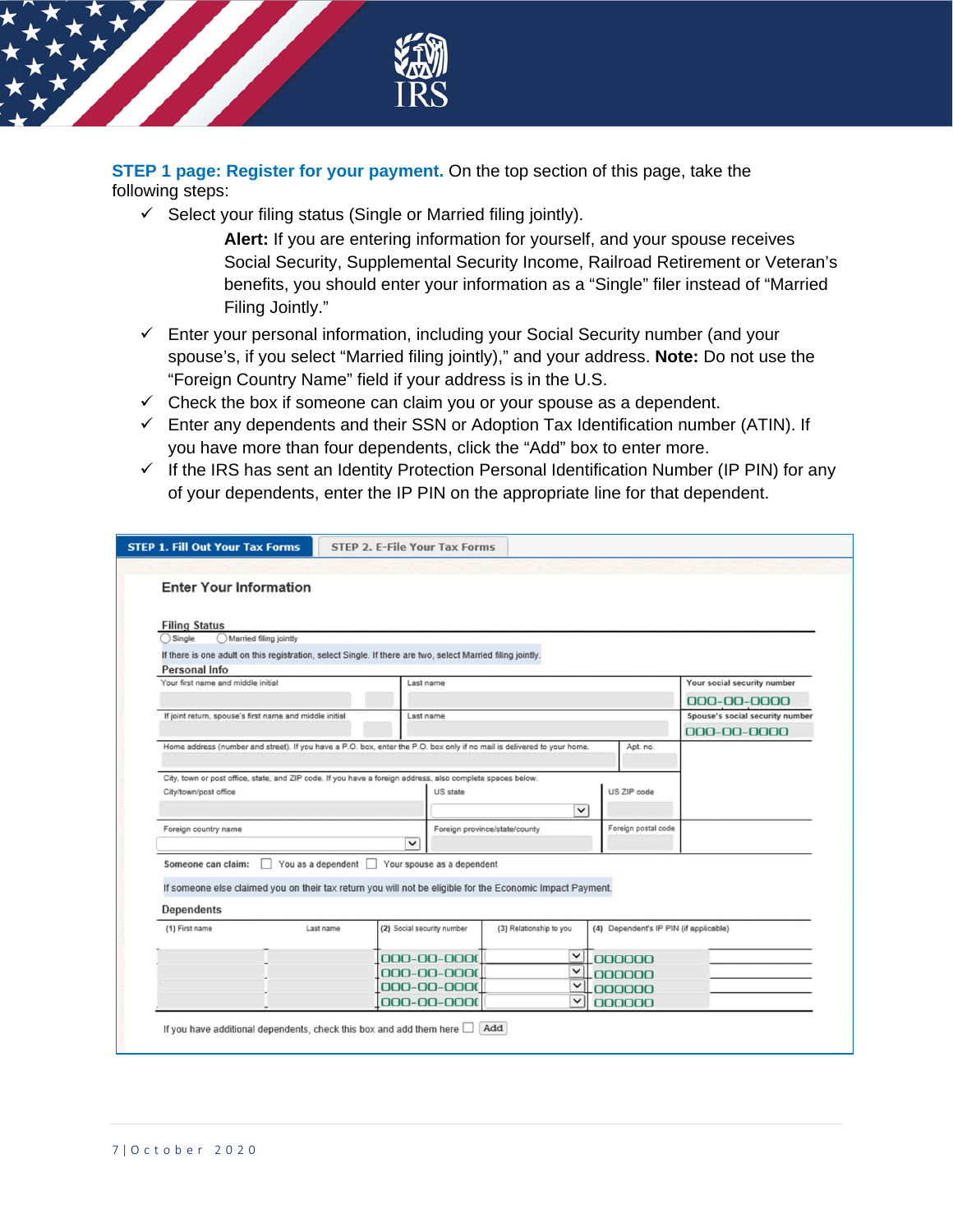

On the bottom two sections of this page:

- $\checkmark$  Complete your bank information if you want your payment as direct deposit (otherwise the IRS will mail your payment as a check or a debit card).
- $\checkmark$  Double check your routing and account numbers for accuracy.
- $\checkmark$  Enter an Identity Protection Personal Identification Number (IP PIN) for you or your spouse, if applicable.

Then select "Continue to Step 2" to advance to the next screen.

| Routing number                                     | 000000000                                      | Checking<br>Type: | Savings                                                                                                                                                    |
|----------------------------------------------------|------------------------------------------------|-------------------|------------------------------------------------------------------------------------------------------------------------------------------------------------|
| Account number                                     |                                                |                   |                                                                                                                                                            |
|                                                    |                                                |                   | Providing the IRS with direct deposit information can expedite your economic impact payment. If you don't have a bank account,                             |
| the IRS will issue a check.                        |                                                |                   |                                                                                                                                                            |
| Taxpayer Identity Protection PIN                   | <b>Identity Protection PIN (if Applicable)</b> | 000000            |                                                                                                                                                            |
|                                                    |                                                |                   |                                                                                                                                                            |
| Spouse Identity Protection PIN (if filing jointly) |                                                | 000000            |                                                                                                                                                            |
|                                                    |                                                |                   | If you or your spouse have experienced identity theft and the IRS sent you Identity Protection PINs, enter those PINs here to successfully file this retur |
|                                                    |                                                |                   |                                                                                                                                                            |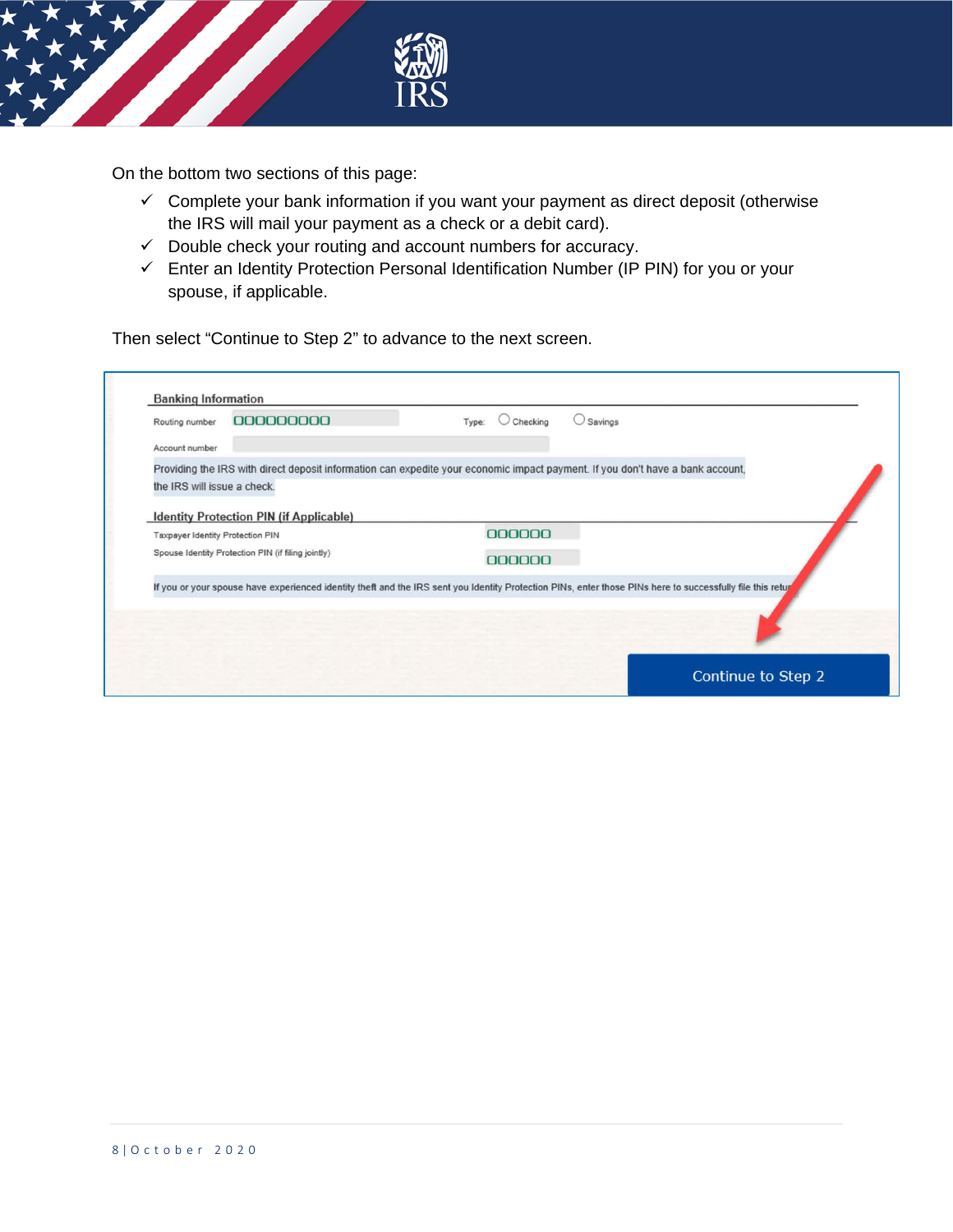

**STEP 2 page: Verifications and signatures:** Simply follow the instructions on the page. You'll need your driver's license (or state-issued ID) information. If you don't have one, leave it blank.

The form asks for last year's Adjusted Gross Income (AGI) from your tax return, or your fivedigit self-selected signature PIN. If you didn't file a tax return last year, enter "0" for the AGI and continue to the next section, where you'll digitally sign.

For the last step on this page, you'll need to verify your email address. In your email account, look for a verification email from customer\_service@freefilefillableforms.com. In that verification email, select "Update Your Account." This will verify your email address. Then you can return to the Non-Filers tool to complete filing.

| <b>STEP 2. E-File Your Tax Forms</b><br>STEP 1. Fill Out Your Tax Forms<br><b>Enter Your Information</b><br><b>Personal Verification</b><br>You must enter either your 2018 Adjusted Gross Income (AGI), or your 2018 five-digit self-selected signature PIN.<br>If you're filing together, you and your spouse must both complete this step.<br>A. Look at last year's federal tax return and enter your AGI in the space provided below. Look for your AGI on line 7 of the Form 1040<br>If you didn't file a return last year, enter 0.<br>- If you are filing Married Jointly this year with the same spouse you filed with last year, "Taxpayer" and "Spouse" will have the same AGI.<br>- If you did not file a return last year, enter a zero in the "Taxpayer" AGI space.<br>- If your spouse did not file a return last year, enter zero in the "Spouse" AGI space.<br>- If you don't have or can't remember last year's AGI, use the IRS_Get Transcript Link<br>Spouse (if filing jointly)<br>Taxpayer<br>Last year's AGI:<br>OR<br>B. Enter last year's self-selected signature PIN. If you do not have or do not remember your PIN, skip this step and follow the instructions in step A<br>above.<br>Spouse (if filing jointly)<br>Taxpayor<br>00000<br>00000<br>Last year's five-digit self-selected signature PIN.<br><b>Electronic Signature</b><br>To sign your return olectronically, enter all the information and select Continue to E-File. If you are filing together, you and<br>your spouse must both add a PIN and date of birth.<br>08/25/2020<br>A Today's Date (mm/dd/yyyy)<br>*** *** ****<br><b>B.</b> Cell phone number<br>Taxpayer<br>Spouse (if filing jointly)<br>C. You can choose any 5 numbers for your PIN.<br>00000<br>00000<br>(Don't use 00000 or 12345)<br>$=\frac{1}{d}$<br>mm/dd/yyyy<br>D. Date of birth (mm/dd/yyyy)<br>If you do not have a driver's license or State issued ID, you can leave the following fields blank.<br>E. Driver's license or State issued ID number<br>$\overline{\mathbf{v}}$<br>$\overline{\mathbf{v}}$<br>F. Driver's license or State Issued ID state<br>mm/dd/yyyy<br>mm/dd/yyyy<br>G. Driver's license or State issued ID issue date<br>H. Driver's license or State issued ID expiration date<br>mm/dd/yyyy<br>mm/dd/yyyy<br><b>Email Ventication</b><br>Filing status emails will be sent to: Your email address<br>To verify your email address, select Update Your Account. Return here to complete filing.<br><b>Continue to E-file</b> | This is a Free File Fillable Forms product. |  | Save<br><b>Print Return</b> | <b>Start Over</b> | Check E-File Status<br>FAQ <sub>s</sub> |
|---------------------------------------------------------------------------------------------------------------------------------------------------------------------------------------------------------------------------------------------------------------------------------------------------------------------------------------------------------------------------------------------------------------------------------------------------------------------------------------------------------------------------------------------------------------------------------------------------------------------------------------------------------------------------------------------------------------------------------------------------------------------------------------------------------------------------------------------------------------------------------------------------------------------------------------------------------------------------------------------------------------------------------------------------------------------------------------------------------------------------------------------------------------------------------------------------------------------------------------------------------------------------------------------------------------------------------------------------------------------------------------------------------------------------------------------------------------------------------------------------------------------------------------------------------------------------------------------------------------------------------------------------------------------------------------------------------------------------------------------------------------------------------------------------------------------------------------------------------------------------------------------------------------------------------------------------------------------------------------------------------------------------------------------------------------------------------------------------------------------------------------------------------------------------------------------------------------------------------------------------------------------------------------------------------------------------------------------------------------------------------------------------------------------------------------------------------------------------------------------------------------------------|---------------------------------------------|--|-----------------------------|-------------------|-----------------------------------------|
|                                                                                                                                                                                                                                                                                                                                                                                                                                                                                                                                                                                                                                                                                                                                                                                                                                                                                                                                                                                                                                                                                                                                                                                                                                                                                                                                                                                                                                                                                                                                                                                                                                                                                                                                                                                                                                                                                                                                                                                                                                                                                                                                                                                                                                                                                                                                                                                                                                                                                                                           |                                             |  |                             |                   |                                         |
|                                                                                                                                                                                                                                                                                                                                                                                                                                                                                                                                                                                                                                                                                                                                                                                                                                                                                                                                                                                                                                                                                                                                                                                                                                                                                                                                                                                                                                                                                                                                                                                                                                                                                                                                                                                                                                                                                                                                                                                                                                                                                                                                                                                                                                                                                                                                                                                                                                                                                                                           |                                             |  |                             |                   |                                         |
|                                                                                                                                                                                                                                                                                                                                                                                                                                                                                                                                                                                                                                                                                                                                                                                                                                                                                                                                                                                                                                                                                                                                                                                                                                                                                                                                                                                                                                                                                                                                                                                                                                                                                                                                                                                                                                                                                                                                                                                                                                                                                                                                                                                                                                                                                                                                                                                                                                                                                                                           |                                             |  |                             |                   |                                         |
|                                                                                                                                                                                                                                                                                                                                                                                                                                                                                                                                                                                                                                                                                                                                                                                                                                                                                                                                                                                                                                                                                                                                                                                                                                                                                                                                                                                                                                                                                                                                                                                                                                                                                                                                                                                                                                                                                                                                                                                                                                                                                                                                                                                                                                                                                                                                                                                                                                                                                                                           |                                             |  |                             |                   |                                         |
|                                                                                                                                                                                                                                                                                                                                                                                                                                                                                                                                                                                                                                                                                                                                                                                                                                                                                                                                                                                                                                                                                                                                                                                                                                                                                                                                                                                                                                                                                                                                                                                                                                                                                                                                                                                                                                                                                                                                                                                                                                                                                                                                                                                                                                                                                                                                                                                                                                                                                                                           |                                             |  |                             |                   |                                         |
|                                                                                                                                                                                                                                                                                                                                                                                                                                                                                                                                                                                                                                                                                                                                                                                                                                                                                                                                                                                                                                                                                                                                                                                                                                                                                                                                                                                                                                                                                                                                                                                                                                                                                                                                                                                                                                                                                                                                                                                                                                                                                                                                                                                                                                                                                                                                                                                                                                                                                                                           |                                             |  |                             |                   |                                         |
|                                                                                                                                                                                                                                                                                                                                                                                                                                                                                                                                                                                                                                                                                                                                                                                                                                                                                                                                                                                                                                                                                                                                                                                                                                                                                                                                                                                                                                                                                                                                                                                                                                                                                                                                                                                                                                                                                                                                                                                                                                                                                                                                                                                                                                                                                                                                                                                                                                                                                                                           |                                             |  |                             |                   |                                         |
|                                                                                                                                                                                                                                                                                                                                                                                                                                                                                                                                                                                                                                                                                                                                                                                                                                                                                                                                                                                                                                                                                                                                                                                                                                                                                                                                                                                                                                                                                                                                                                                                                                                                                                                                                                                                                                                                                                                                                                                                                                                                                                                                                                                                                                                                                                                                                                                                                                                                                                                           |                                             |  |                             |                   |                                         |
|                                                                                                                                                                                                                                                                                                                                                                                                                                                                                                                                                                                                                                                                                                                                                                                                                                                                                                                                                                                                                                                                                                                                                                                                                                                                                                                                                                                                                                                                                                                                                                                                                                                                                                                                                                                                                                                                                                                                                                                                                                                                                                                                                                                                                                                                                                                                                                                                                                                                                                                           |                                             |  |                             |                   |                                         |
|                                                                                                                                                                                                                                                                                                                                                                                                                                                                                                                                                                                                                                                                                                                                                                                                                                                                                                                                                                                                                                                                                                                                                                                                                                                                                                                                                                                                                                                                                                                                                                                                                                                                                                                                                                                                                                                                                                                                                                                                                                                                                                                                                                                                                                                                                                                                                                                                                                                                                                                           |                                             |  |                             |                   |                                         |
|                                                                                                                                                                                                                                                                                                                                                                                                                                                                                                                                                                                                                                                                                                                                                                                                                                                                                                                                                                                                                                                                                                                                                                                                                                                                                                                                                                                                                                                                                                                                                                                                                                                                                                                                                                                                                                                                                                                                                                                                                                                                                                                                                                                                                                                                                                                                                                                                                                                                                                                           |                                             |  |                             |                   |                                         |
|                                                                                                                                                                                                                                                                                                                                                                                                                                                                                                                                                                                                                                                                                                                                                                                                                                                                                                                                                                                                                                                                                                                                                                                                                                                                                                                                                                                                                                                                                                                                                                                                                                                                                                                                                                                                                                                                                                                                                                                                                                                                                                                                                                                                                                                                                                                                                                                                                                                                                                                           |                                             |  |                             |                   |                                         |
|                                                                                                                                                                                                                                                                                                                                                                                                                                                                                                                                                                                                                                                                                                                                                                                                                                                                                                                                                                                                                                                                                                                                                                                                                                                                                                                                                                                                                                                                                                                                                                                                                                                                                                                                                                                                                                                                                                                                                                                                                                                                                                                                                                                                                                                                                                                                                                                                                                                                                                                           |                                             |  |                             |                   |                                         |
|                                                                                                                                                                                                                                                                                                                                                                                                                                                                                                                                                                                                                                                                                                                                                                                                                                                                                                                                                                                                                                                                                                                                                                                                                                                                                                                                                                                                                                                                                                                                                                                                                                                                                                                                                                                                                                                                                                                                                                                                                                                                                                                                                                                                                                                                                                                                                                                                                                                                                                                           |                                             |  |                             |                   |                                         |
|                                                                                                                                                                                                                                                                                                                                                                                                                                                                                                                                                                                                                                                                                                                                                                                                                                                                                                                                                                                                                                                                                                                                                                                                                                                                                                                                                                                                                                                                                                                                                                                                                                                                                                                                                                                                                                                                                                                                                                                                                                                                                                                                                                                                                                                                                                                                                                                                                                                                                                                           |                                             |  |                             |                   |                                         |
|                                                                                                                                                                                                                                                                                                                                                                                                                                                                                                                                                                                                                                                                                                                                                                                                                                                                                                                                                                                                                                                                                                                                                                                                                                                                                                                                                                                                                                                                                                                                                                                                                                                                                                                                                                                                                                                                                                                                                                                                                                                                                                                                                                                                                                                                                                                                                                                                                                                                                                                           |                                             |  |                             |                   |                                         |
|                                                                                                                                                                                                                                                                                                                                                                                                                                                                                                                                                                                                                                                                                                                                                                                                                                                                                                                                                                                                                                                                                                                                                                                                                                                                                                                                                                                                                                                                                                                                                                                                                                                                                                                                                                                                                                                                                                                                                                                                                                                                                                                                                                                                                                                                                                                                                                                                                                                                                                                           |                                             |  |                             |                   |                                         |
|                                                                                                                                                                                                                                                                                                                                                                                                                                                                                                                                                                                                                                                                                                                                                                                                                                                                                                                                                                                                                                                                                                                                                                                                                                                                                                                                                                                                                                                                                                                                                                                                                                                                                                                                                                                                                                                                                                                                                                                                                                                                                                                                                                                                                                                                                                                                                                                                                                                                                                                           |                                             |  |                             |                   |                                         |
|                                                                                                                                                                                                                                                                                                                                                                                                                                                                                                                                                                                                                                                                                                                                                                                                                                                                                                                                                                                                                                                                                                                                                                                                                                                                                                                                                                                                                                                                                                                                                                                                                                                                                                                                                                                                                                                                                                                                                                                                                                                                                                                                                                                                                                                                                                                                                                                                                                                                                                                           |                                             |  |                             |                   |                                         |
|                                                                                                                                                                                                                                                                                                                                                                                                                                                                                                                                                                                                                                                                                                                                                                                                                                                                                                                                                                                                                                                                                                                                                                                                                                                                                                                                                                                                                                                                                                                                                                                                                                                                                                                                                                                                                                                                                                                                                                                                                                                                                                                                                                                                                                                                                                                                                                                                                                                                                                                           |                                             |  |                             |                   |                                         |
|                                                                                                                                                                                                                                                                                                                                                                                                                                                                                                                                                                                                                                                                                                                                                                                                                                                                                                                                                                                                                                                                                                                                                                                                                                                                                                                                                                                                                                                                                                                                                                                                                                                                                                                                                                                                                                                                                                                                                                                                                                                                                                                                                                                                                                                                                                                                                                                                                                                                                                                           |                                             |  |                             |                   |                                         |
|                                                                                                                                                                                                                                                                                                                                                                                                                                                                                                                                                                                                                                                                                                                                                                                                                                                                                                                                                                                                                                                                                                                                                                                                                                                                                                                                                                                                                                                                                                                                                                                                                                                                                                                                                                                                                                                                                                                                                                                                                                                                                                                                                                                                                                                                                                                                                                                                                                                                                                                           |                                             |  |                             |                   |                                         |
|                                                                                                                                                                                                                                                                                                                                                                                                                                                                                                                                                                                                                                                                                                                                                                                                                                                                                                                                                                                                                                                                                                                                                                                                                                                                                                                                                                                                                                                                                                                                                                                                                                                                                                                                                                                                                                                                                                                                                                                                                                                                                                                                                                                                                                                                                                                                                                                                                                                                                                                           |                                             |  |                             |                   |                                         |
|                                                                                                                                                                                                                                                                                                                                                                                                                                                                                                                                                                                                                                                                                                                                                                                                                                                                                                                                                                                                                                                                                                                                                                                                                                                                                                                                                                                                                                                                                                                                                                                                                                                                                                                                                                                                                                                                                                                                                                                                                                                                                                                                                                                                                                                                                                                                                                                                                                                                                                                           |                                             |  |                             |                   |                                         |
|                                                                                                                                                                                                                                                                                                                                                                                                                                                                                                                                                                                                                                                                                                                                                                                                                                                                                                                                                                                                                                                                                                                                                                                                                                                                                                                                                                                                                                                                                                                                                                                                                                                                                                                                                                                                                                                                                                                                                                                                                                                                                                                                                                                                                                                                                                                                                                                                                                                                                                                           |                                             |  |                             |                   |                                         |
|                                                                                                                                                                                                                                                                                                                                                                                                                                                                                                                                                                                                                                                                                                                                                                                                                                                                                                                                                                                                                                                                                                                                                                                                                                                                                                                                                                                                                                                                                                                                                                                                                                                                                                                                                                                                                                                                                                                                                                                                                                                                                                                                                                                                                                                                                                                                                                                                                                                                                                                           |                                             |  |                             |                   |                                         |
|                                                                                                                                                                                                                                                                                                                                                                                                                                                                                                                                                                                                                                                                                                                                                                                                                                                                                                                                                                                                                                                                                                                                                                                                                                                                                                                                                                                                                                                                                                                                                                                                                                                                                                                                                                                                                                                                                                                                                                                                                                                                                                                                                                                                                                                                                                                                                                                                                                                                                                                           |                                             |  |                             |                   |                                         |
|                                                                                                                                                                                                                                                                                                                                                                                                                                                                                                                                                                                                                                                                                                                                                                                                                                                                                                                                                                                                                                                                                                                                                                                                                                                                                                                                                                                                                                                                                                                                                                                                                                                                                                                                                                                                                                                                                                                                                                                                                                                                                                                                                                                                                                                                                                                                                                                                                                                                                                                           |                                             |  |                             |                   |                                         |

Select "Continue to E-File."